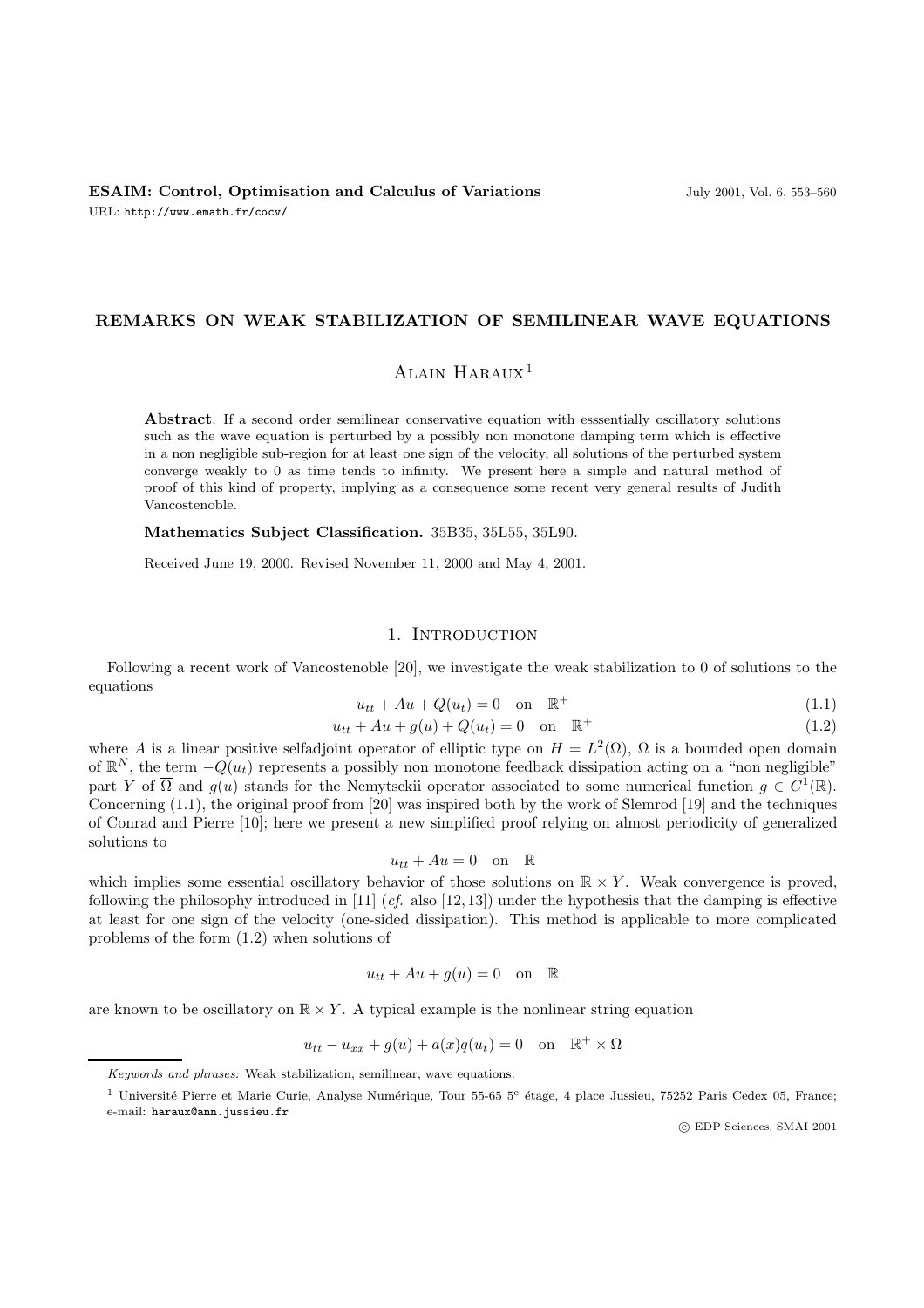#### 554 A. HARAUX

with homogeneous Dirichlet boundary conditions on  $\partial\Omega$  with  $\Omega = (0, L)$  when g is odd nonincreasing,  $a \geq 0$ ,  $a > 0$  on an open subdomain  $\omega$  and q satisfies:

$$
q \in C^1
$$
,  $q(v)v \ge 0$  on  $\mathbb{R}$ ,  $q(v) > 0$  for all  $v > 0$ .

Here even if q is monotone, compactness of trajectories in the energy space is not known. The consideration of more general similar examples sheds a new light on the interest of oscillatory behavior of semilinear conservative systems.

### 2. Internal damping

In this section, we consider the case of equation (1.1) with internal damping, which means that  $Y = \omega$ , an open subset of Ω. In other terms we consider the equation

$$
u_{tt} + Au + a(x)q(u_t) = 0 \text{ on } \mathbb{R}^+ \tag{2.1}
$$

where  $a \in L^{\infty}(\Omega)$ ,  $a > 0$  a.e. in  $\Omega$  and  $a > \eta > 0$  a.e. in  $\omega$ . The function  $q \in C(\mathbb{R})$  satisfies

$$
q(v)v \ge 0 \quad \text{on} \quad \mathbb{R}, \quad q(v) > 0 \quad \text{for all} \quad v > 0. \tag{2.2}
$$

We consider a Hilbert space  $V \subset H = L^2(\Omega)$  with compact and dense imbedding. The linear operator  $A: V \to$  $V'$  satisfies the following conditions

$$
A \in \mathcal{L}(V, V'); \quad \forall v \in V, \langle Av, v \rangle \ge \alpha ||v||^2
$$

where  $\alpha > 0$  and  $||v||$  denotes the norm of v in V. Assume that

$$
W = L^{\infty}(\Omega) \cap V \quad \text{is dense in} \quad V.
$$

We say that a function  $u : \mathbb{R}^+ \to V$  is a solution of (2.1) if u satisfies the following conditions:

$$
u \in C(\mathbb{R}^+, V) \cap C^1(\mathbb{R}^+, H) \cap W^{2,1}_{loc}(\mathbb{R}^+, V'), \qquad a(x)q(u') \in L^1_{loc}(\mathbb{R}^+, L^1(\Omega))
$$

 $\forall \varphi \in W, \quad \langle u''(t) + Au(t) + a(x)q(u'(t)), \varphi \rangle = 0 \quad a.e. \quad \text{on} \quad \mathbb{R}^+.$ 

In addition, we say that  $u$  satisfies the energy inequality if

$$
\forall T > 0, \quad E(T) + \int_0^T \int_{\Omega} a(x) q(u'(t, x)) u'(t, x) \mathrm{d}x \mathrm{d}t \le E(0)
$$

with

$$
\forall t \ge 0, \quad E(t) := \frac{1}{2} \{|u'|^2(t) + \langle Au(t), u(t) \rangle\}.
$$

Finally we say that unique determination of eigenfunctions of A holds in  $\omega$  if

$$
\forall \lambda > 0, \forall \varphi \in V, \quad A\varphi = \lambda \varphi \quad \text{and} \quad \varphi \equiv 0 \quad \text{in } \omega \quad \Longrightarrow \quad \varphi \equiv 0 \quad \text{in } \Omega
$$

The main result of this section is:

**Theorem 2.1.** *Under the above hypotheses, let* u *be a solution of (2.1) satisfying the energy inequality and assume that unique determination of eigenfunctions of A holds in*  $\omega$ *. Then as*  $t \to \infty$ *:* 

$$
(u(t), u_t(t)) \rightharpoonup (0,0) \quad in \, V \times H.
$$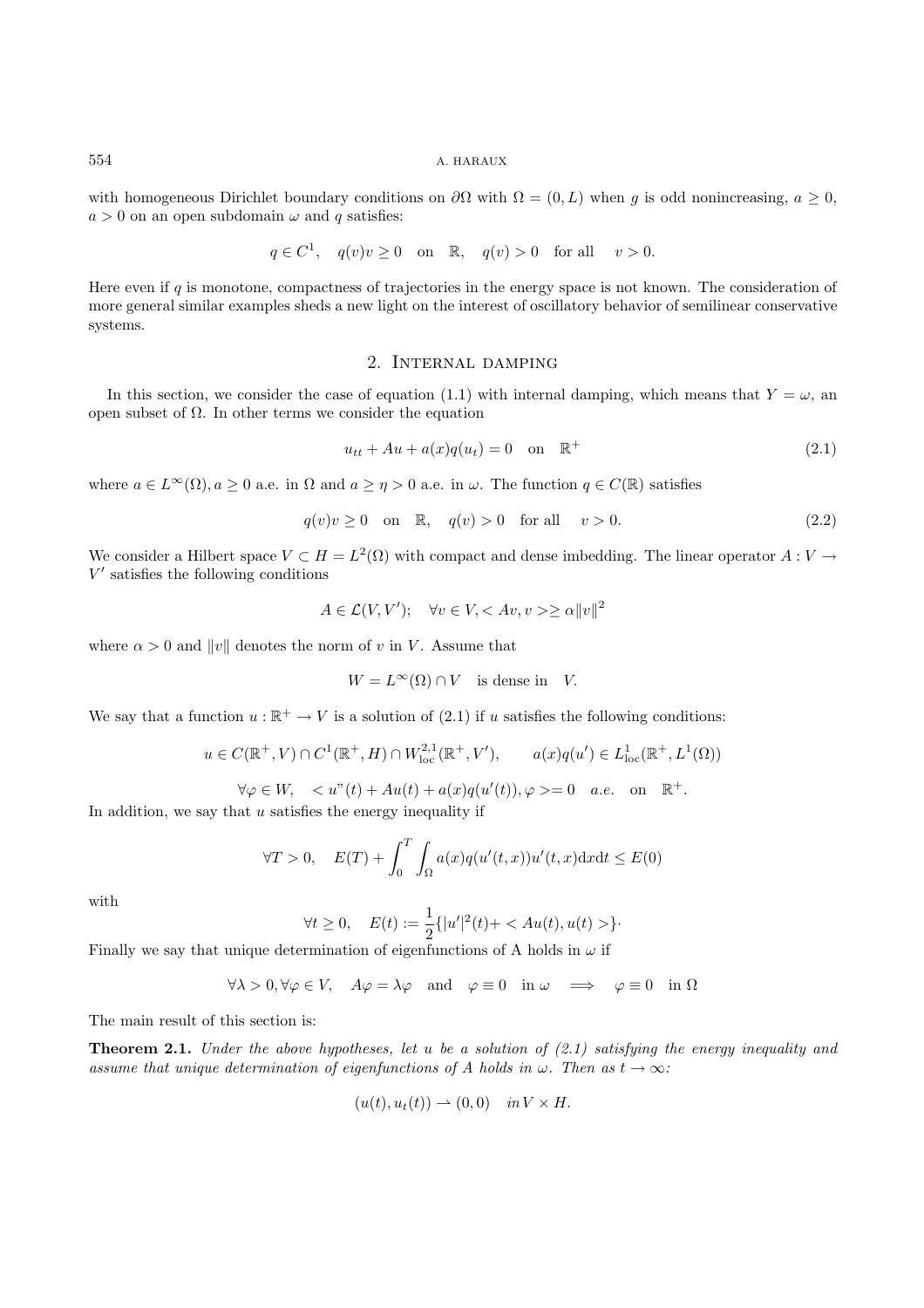*Proof.* Let  $t_n$  be a sequence of positive real numbers tending to  $+\infty$  with n and  $u_n(t, x) = u(t + t_n, x)$  for all  $(t, x) \in [-t_n, +\infty) \times \Omega$ . Given any  $\tau > 0$ , the function  $u_n(t, x)$  is well defined a.e. on  $\Omega$  as an element of V for all  $t \in [-\tau, \tau] =: J_{\tau}$  as soon as  $t_n \geq \tau$ . In addition it follows easily from the energy inequality that  $u_n$ is bounded uniformly in  $C(J_\tau, V) \cap C^1(J_\tau, H)$  for  $n \geq \tau$ . In particular, by Ascoli–Arzela's theorem, we can assume that a certain subsequence  $u_{n_k} =: z_k$  converges in  $C(J_\tau, H)$  for all  $\tau > 0$ , to a certain limiting function  $z \in C(\mathbb{R}, H)$ . Moreover z is bounded in H and weakly differentiable  $\mathbb{R} \to H$  with bounded derivative. From the energy inequality it also follows, by using continuity of  $q$  at 0, that

$$
\forall \tau > 0, \quad a(x)q(u'_n(t, x)) \to 0 \quad \text{in} \quad L^1(J_\tau \times \Omega) \quad \text{as} \quad n \to \infty
$$

for all  $\tau > 0$ . By using as test functions the eigenfunctions of A, it follows easily that z is in fact a solution of

$$
z \in C(\mathbb{R}, V) \cap C^1(\mathbb{R}, H) \cap C^2(\mathbb{R}, V'), \qquad z'' + Az = 0.
$$

In particular, z is a  $C^1$  almost periodic vector function:  $\mathbb{R} \to H$ , *cf. e.g.* [1, 3, 16]. From (2.2) we infer that in fact

$$
z' = z_t \le 0 \quad \text{a.e. on } \mathbb{R} \times \omega. \tag{2.3}
$$

Assuming (2.3) the conclusion follows easily. Indeed then the trace of z on  $\omega$  is a non-increasing function:<br> $\mathbb{R} \to L^2(\omega)$ . Classically such a function has to remain constant with respect to t for almost all  $x \in \omega$   $\mathbb{R} \to L^2(\omega)$ . Classically, such a function has to remain constant with respect to t for almost all  $x \in \omega$  (this can be checked easily on multiplying by any smooth nonnegative function supported in  $\omega$  and applying a classical recurrence property of real-valued almost periodic vector function, *cf. e.g.* [1, 3] or Cor. 4.2.6, p. 50 of [16], or even Cor. I.3.1.6 of [15]), therefore if we consider  $(cf. e.g.$  [1,18]) the Fourier–Bohr expansion of z given by the formula

$$
z(t,x) = \sum_{n=1}^{\infty} \left[ \varphi_n(x) \cos\left(t\sqrt{\lambda_n}\right) + \psi_n(x) \sin\left(t\sqrt{\lambda_n}\right) \right]
$$

where  $\{\lambda_n\}_{n\geq 1}$  is the increasing sequence of eigenvalues of A and

$$
\varphi_n(x) = \lim_{T \to \infty} \frac{1}{T} \int_{-T}^T \cos(t\sqrt{\lambda_n}) z(t, x) dx
$$

$$
\psi_n(x) = \lim_{T \to \infty} \frac{1}{T} \int_{-T}^T \sin(t\sqrt{\lambda_n}) z(t, x) dx
$$

the functions  $\varphi_n(x)$  and  $\psi_n(x)$  are eigenfunctions of A which vanish in  $\omega$ . By the unique determination of eigenfunctions of A in  $\omega$  the result follows at once. Now (2.3) will follow as an easy consequence of the f eigenfunctions of A in  $\omega$  the result follows at once. Now (2.3) will follow as an easy consequence of the following

**Lemma 2.2.** *Let*  $(U, \mu)$  *be any finitely measured space and*  $w_n \in L^p(U, d\mu)$  *with*  $p > 1$ *. Assume* 

$$
w_n \rightharpoonup w \quad in \ L^p(U, d\mu) \quad as \quad n \to \infty \tag{2.4}
$$

$$
\mu\{w_n \ge 0\} \to 0 \quad \text{as} \quad n \to \infty. \tag{2.5}
$$

*Then we have:*

$$
\mu\{w > 0\} = 0.\tag{2.6}
$$

*Proof of Lemma 2.2.* Let  $y_n = \inf\{w_n, 0\} = -w_n^- \leq 0$ . We have

$$
||y_n - w_n||_{L^1(U)} \le ||w_n||_{L^p(U)} \left[\mu\{w_n \ge 0\}\right]^{1 - \frac{1}{p}} \to 0 \quad \text{as} \quad n \to \infty. \tag{2.7}
$$

In particular we have

$$
y_n \rightharpoonup w
$$
 in  $L^1(U, d\mu)$  as  $n \to \infty$ . (2.8)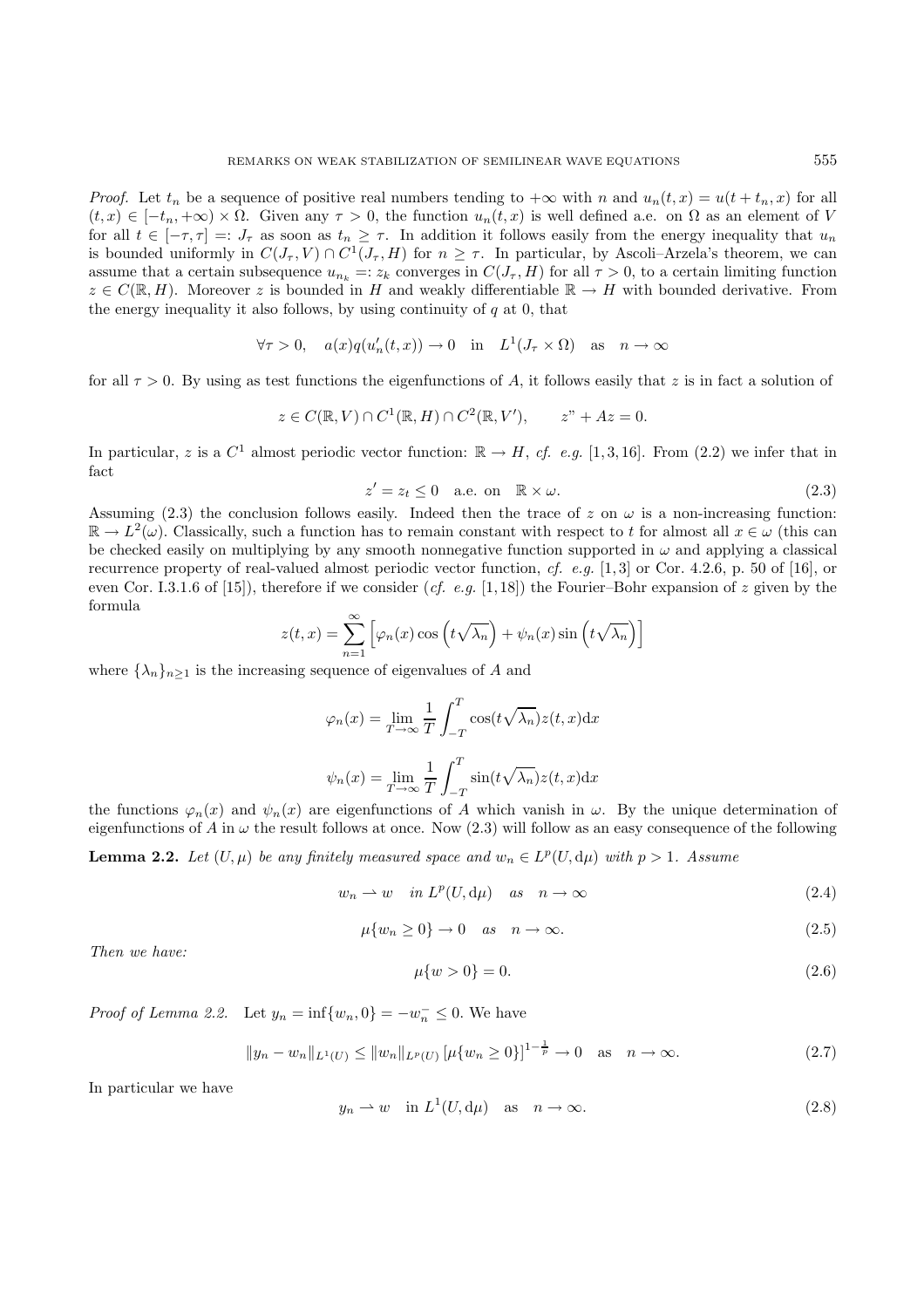Since by construction,  $y_n \leq 0$ ,  $\mu.a.e.$  on U, (2.6) follows immediately.

*End of proof of Theorem 2.1.* From (2.2) we finally deduce (2.3) as follows. Let  $\tau > 0$  be fixed and set  $U = J_{\tau} \times \omega$  and denote by  $\mu$  the Lebesgue measure on U in  $\mathbb{R}^{\dot{N}+1}$ . We establish that  $w = z' \leq 0$ , a.e. on U. In order to do that it is sufficient to establish, for any given  $\varepsilon > 0$ , the inequality  $w = z' \leq \varepsilon$ ,  $\mu$  – a.e. on U. First, given any  $\delta > 0$  we select  $M = M(\delta)$  such that

$$
\forall n \ge \tau, \quad \mu\{(t, x) \in U, z'_n(t, x) \ge M\} \le \delta.
$$

This is made possible by boundedness of u' in  $L^2(\Omega)$ . In particular we have

$$
\forall n \geq \tau, \quad \mu\{(t,x) \in U, z_n'(t,x) \geq \varepsilon\} \leq \delta + \mu\{(t,x) \in U, \varepsilon \leq z_n'(t,x) \leq M\}.
$$

As a consequence of (2.2) and by compactness of  $[\varepsilon, M]$  it now follows easily from the properties  $a \geq \eta > 0$ a.e. in  $\omega$  and  $a(x)q(u'_n(t,x)) \to 0$  in  $L^1(U)$  as  $n \to \infty$ , that

$$
\lim_{n \to \infty} \mu \{(t, x) \in U, \varepsilon \le z'_n(t, x) \le M\} = 0.
$$

Therefore

$$
\limsup_{n \to \infty} \mu \{(t, x) \in U, z'_n(t, x) \ge \varepsilon \} \le \delta.
$$

Since  $\delta > 0$  is arbitrary, this means

$$
\lim_{n \to \infty} \mu \{(t, x) \in U, z'_n(t, x) \ge \varepsilon \} = 0.
$$

By Lemma 2.2 applied with  $w_n = z'_n - \varepsilon$  we deduce  $z' \leq \varepsilon$ ,  $\mu$  – a.e. on U. The proof is now complete.  $\square$ 

## 3. The general case

In this section, we consider the case of equation (1.1) with a damping possibly distributed on a lower dimensional subset. For instance Y can be a relatively open subset of  $\partial\Omega$ , in which case (1.1) can take the form of a wave equation with boundary dissipation

$$
u_{tt} - \Delta u = 0 \quad \text{on} \quad \mathbb{R}^+ \times \Omega; \quad \frac{\partial u(t, x)}{\partial \nu} + a(x)q(u_t) = 0 \quad \text{on} \quad \mathbb{R}^+ \times \partial \Omega \tag{3.1}
$$

considered in [21] by Vancostenoble.

In the general case we consider a function  $q \in C(\mathbb{R})$  satisfying (2.2) and the stronger condition

$$
\forall \varepsilon > 0, \quad \inf_{s \ge \varepsilon} q(s) > 0. \tag{3.2}
$$

We consider a Hilbert space  $V \subset H = L^2(\Omega)$  with compact and dense imbedding. The linear operator  $A: V \to$  $V'$  satisfies the following conditions

$$
A \in \mathcal{L}(V, V'); \quad \forall v \in V, \langle Av, v \rangle \ge \alpha ||v||^2
$$

where  $\alpha > 0$  and  $||v||$  denotes the norm of v in V. Assume that

$$
W = C(\overline{\Omega}) \cap V \quad \text{is dense in} \quad V.
$$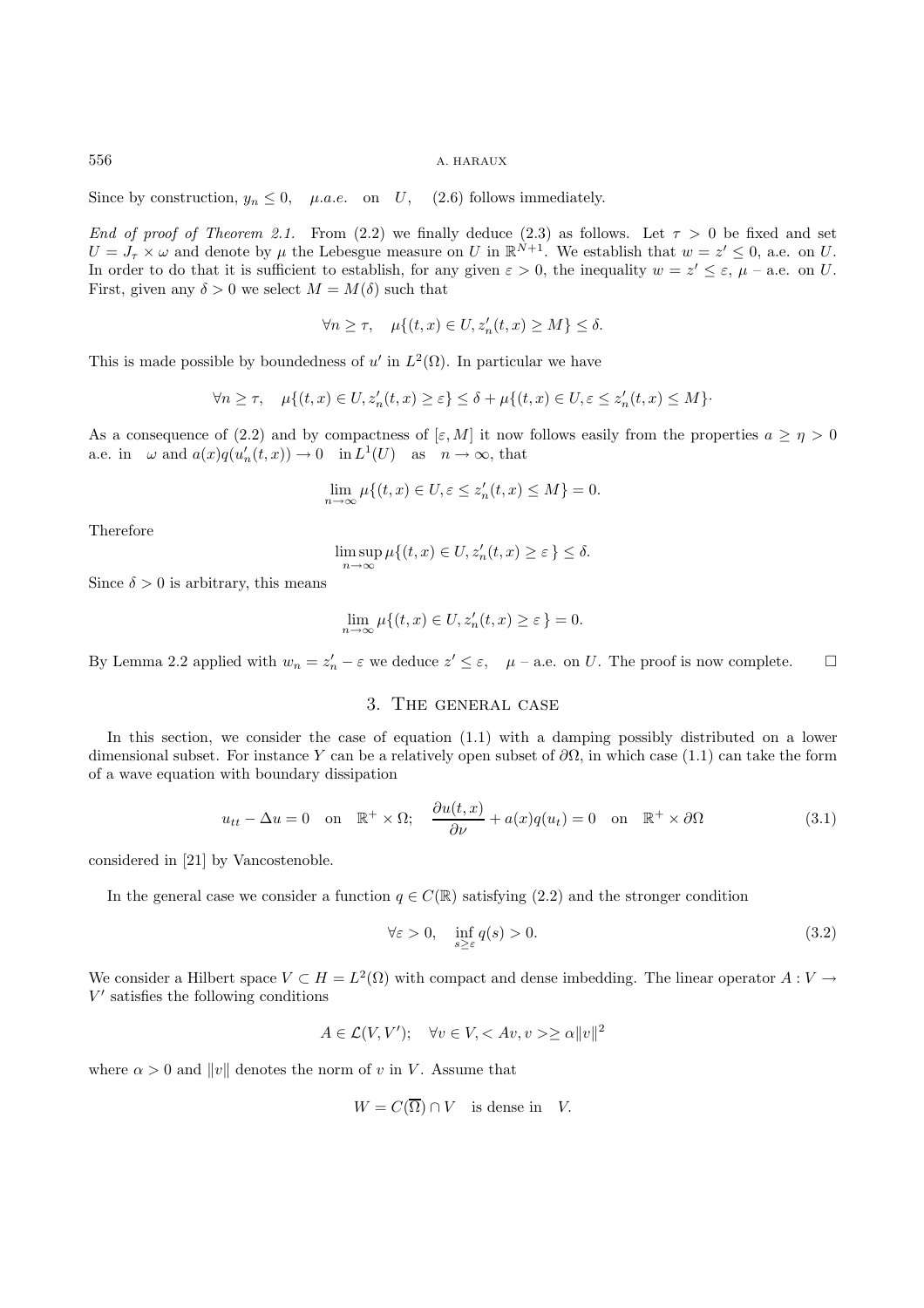In addition we consider a compact subset Y of  $\overline{\Omega}$  and a nonegative bounded measure  $\mu \in M_B(Y)$ . We say that a function  $u : \mathbb{R}^+ \to V$  is a solution of (1.1) if u satisfies the following conditions:

$$
u \in C(\mathbb{R}^+, V) \cap C^1(\mathbb{R}^+, H) \cap W_{\text{loc}}^{2,1}(\mathbb{R}^+, V')
$$

$$
a(y)q(u'(t, y)) \in L^1_{\text{loc}}(\mathbb{R}^+, L^1(Y, d\mu))
$$

$$
\forall \varphi \in W, \quad \langle u''(t) + Au(t), \varphi \rangle + \int_Y a(y)q(u'(t, y))\varphi(y)d\mu(y) = 0 \quad a.e. \quad \text{on} \quad \mathbb{R}^+.
$$

In addition, we say that u satisfies the energy inequality if

$$
\forall T > 0, \quad E(T) + \int_0^T \int_Y a(y) q(u'(t, y)) u'(t, y) d\mu(y) dt \le E(0)
$$

with

$$
\forall t \ge 0, \quad E(t) := \frac{1}{2} \{ |u'|^2(t) + \langle Au(t), u(t) \rangle \}.
$$

Finally we say that unique determination of eigenfunctions of A holds in  $\omega \subset Y$  if

 $\forall \lambda > 0, \forall \varphi \in V$ ,  $A\varphi = \lambda \varphi$  and  $\varphi \equiv 0$   $\mu - a.e.$  in  $\omega \implies \varphi \equiv 0$  in  $\Omega$ .

The main result of this section is:

**Theorem 3.1.** *Under the above hypotheses, assume that unique determination of eigenfunctions of A holds in*  $\omega$  *with*  $\inf_{y \in \omega} a(y) > 0$ . In addition assume that the trace  $z \rightarrow z|Y$  is well defined and continuous:  $V \longrightarrow L^{1}(Y, d\mu)$  *. Let u be a solution of (1.1) satisfying the energy inequality. Then as*  $t \to \infty$ *:* 

$$
(u(t), u_t(t)) \rightharpoonup (0,0) \quad in \, V \times H.
$$

*Proof of Theorem 3.1.* Let  $t_n$  be a sequence of positive real numbers tending to  $+\infty$  with n and  $u_n(t, x) =$  $u(t + t_n, x)$  for all  $(t, x) \in [-t_n, +\infty) \times \Omega$ . Keeping the notation of Section 2, by Ascoli–Arzela's theorem, we can assume that a certain subsequence  $u_{n_k} =: z_k$  converges in  $C(J_\tau, H)$  for all  $\tau > 0$ , to a limiting function  $z \in C(\mathbb{R}, H)$ . Moreover z is bounded in H and weakly differentiable  $\mathbb{R} \to H$  with bounded derivative. From the energy inequality it also follows, by using continuity of  $q$  at  $0$ , that

$$
\forall \tau > 0, \quad a(y)q(u'_n(t, y)) \to 0 \quad \text{in} \quad L^1(J_\tau \times Y) \quad \text{as} \quad n \to \infty.
$$

By using as test functions the eigenfunctions of A, it follows easily that  $z$  is in fact a solution of

$$
z \in C(\mathbb{R}, V) \cap C^1(\mathbb{R}, H) \cap C^2(\mathbb{R}, V'), \qquad z'' + Az = 0.
$$

In particular, z is a  $C^1$  almost periodic vector function:  $\mathbb{R} \to H$ . However in the general case the analog of (2.3) is more delicate to establish and in fact, in order to use the trace operator:  $V \longrightarrow L^1(Y, d\mu)$  we shall rely on a smoothing procedure replacing  $u_{n_k} =: z_k$  by some auxiliary functions which have bounded time-derivatives in V. For any  $\delta > 0$ , we consider

$$
u_{\delta}(t) := \int_{t}^{t+\delta} u(s) \mathrm{d}s
$$

and we define accordingly  $u_{\delta,n}(t)$  and  $z_{\delta}(t)$ . From (2.2) and (3.2) we infer that in fact

$$
z'_{\delta}(t, y) \le 0 \quad \mu-\text{a.e. on} \quad \mathbb{R} \times \omega. \tag{3.3}
$$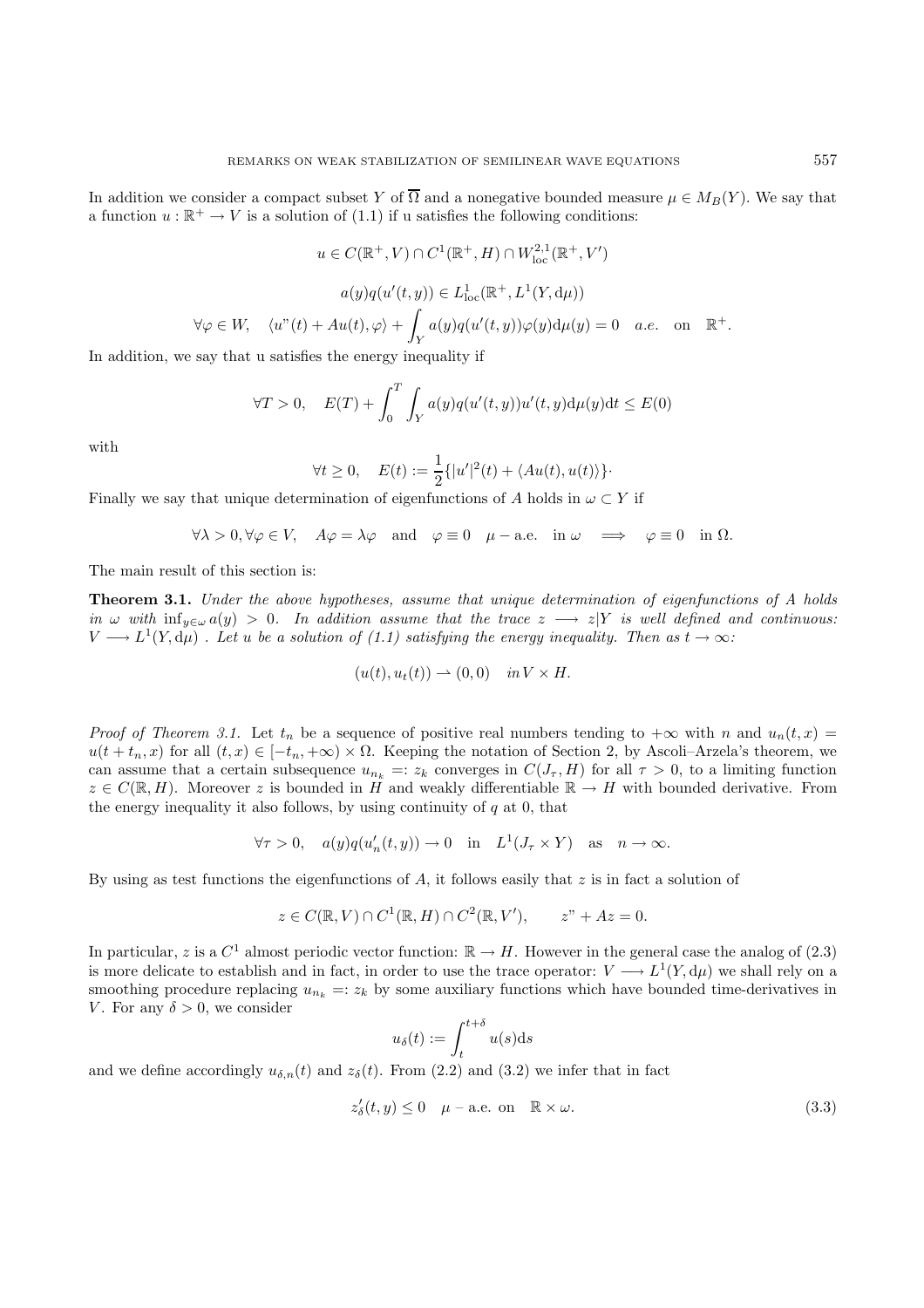558 A. HARAUX

In order to establish (3.3), first of all from the energy inequality we deduce

$$
\int_{-\tau}^{\tau} \int_{\omega} (u'_n - \varepsilon)^{+}(t, y) d\mu(y) dt \to 0
$$

valid for all  $\varepsilon > 0$ . On the other hand we have for each  $\delta \in (0, \tau)$ 

$$
u'_{\delta,n}(t,y) - \delta \varepsilon \le \int_{t}^{t+\delta} (u'_n - \varepsilon)^{+}(t,y) \mathrm{d} s
$$

almost-everywhere on  $\Omega$  and in particular for any nonnegative function  $\zeta \in L^{\infty}(\omega, d\mu)$  we find, since  $\varepsilon$  is arbitrarily small

$$
\forall t \in \mathbb{R}, \quad \limsup_{n \to \infty} \int_{\omega} (u'_{\delta,n}(t, y)\zeta(y) d\mu(y)dt \le 0.
$$

Now since  $u'_{\delta,n}(t,x) = u_n(t+\delta,x) - u_n(t,x)$ , the convergence of to  $z(t,.)$  in V weak implies the convergence<br>pointwise in t of  $u'_{\delta,n}(t)$  to  $z'(t)$  in V work. Since V is a Hilbert space, there is for each given t a convex pointwise in t of  $u'_{\delta,n}(t,.)$  to  $z'_{\delta}(t,.)$  in V weak. Since V is a Hilbert space, there is, for each given t, a convex<br>combination of the functions  $u'_{\delta,n}(t,.)$  which convexes in fact to  $z'(t,.)$  in V strong. By continu combination of the functions  $u'_{\delta,n}(t,.)$  which converges in fact to  $z'_{\delta}(t,.)$  in V strong. By continuity of the trace:<br> $V_{\delta,n}(t)$  are obtain (2.2) more precisely we find  $V \to L^1(Y, d\mu)$  we obtain (3.3), more precisely we find

$$
\forall t \in \mathbb{R}, \quad \forall \zeta \in L^{\infty}_{+}(\omega, d\mu), \quad \int_{\omega} z_{\delta}'(t, y) \zeta(y) d\mu(y) dt \leq 0.
$$

Now the conclusion follows easily. Indeed then the trace of  $z_{\delta}$  on  $\omega$  is a non-increasing almost periodic function:  $\mathbb{R} \to L^1(\omega, d\mu)$  which is also the trace of a solution of the linear equation. Classically, such a function has to remain constant, and by the unique determination of eigenfunctions of A in  $\omega$ , reasoning as in the proof of Theorem 2.1, we find that  $z_{\delta} = 0$  for all  $\delta > 0$ . By letting  $\delta \to 0$  we obtain  $z = 0$ . Since the result is valid for any convergent subsequence of  $(u_n, u'_n)$  we conclude easily.

# 4. Additional results and remarks

The method of proof of Theorems 2.1 and 3.1 is applicable to more complicated problems of the form (1.2) when solutions of

$$
u_{tt} + Au + g(u) = 0 \quad \text{on} \quad \mathbb{R}
$$

are known to be oscillatory on  $\mathbb{R} \times Y$ . As a typical example we consider the nonlinear string equation

$$
u_{tt} - u_{xx} + g(u) + a(x)q(u_t) = 0 \quad \text{on} \quad \mathbb{R}^+ \times (0, L); \quad u(t, 0) = u(t, L) \quad \text{on} \quad \mathbb{R}^+ \tag{4.1}
$$

when g is odd nonincreasing,  $a \in L^{\infty}(0, L)$ ,  $a \ge 0$ ,  $a(x) \ge \alpha > 0$  on some open subdomain  $\omega$  and q satisfies:

$$
q \in C^1
$$
,  $q(v)v \ge 0$  on  $\mathbb{R}$ ,  $q(v) > 0$  for all  $v > 0$ .

Here we obtain:

**Theorem 4.1.** *Under the above hypotheses, let* u *be a solution of (4.1) satisfying the energy inequality*

$$
\forall T > 0, \quad E(T) + \int_0^T \int_0^L a(x)q(u_t(t,x))u_t(t,x) \mathrm{d}x \mathrm{d}t \le E(0)
$$

*with*

$$
\forall t \ge 0, \quad E(t) := \frac{1}{2} \int_0^L \{u_t^2(t, x) + u_x^2(t, x)\} dx + \int_0^L G(u(t, x) dx)
$$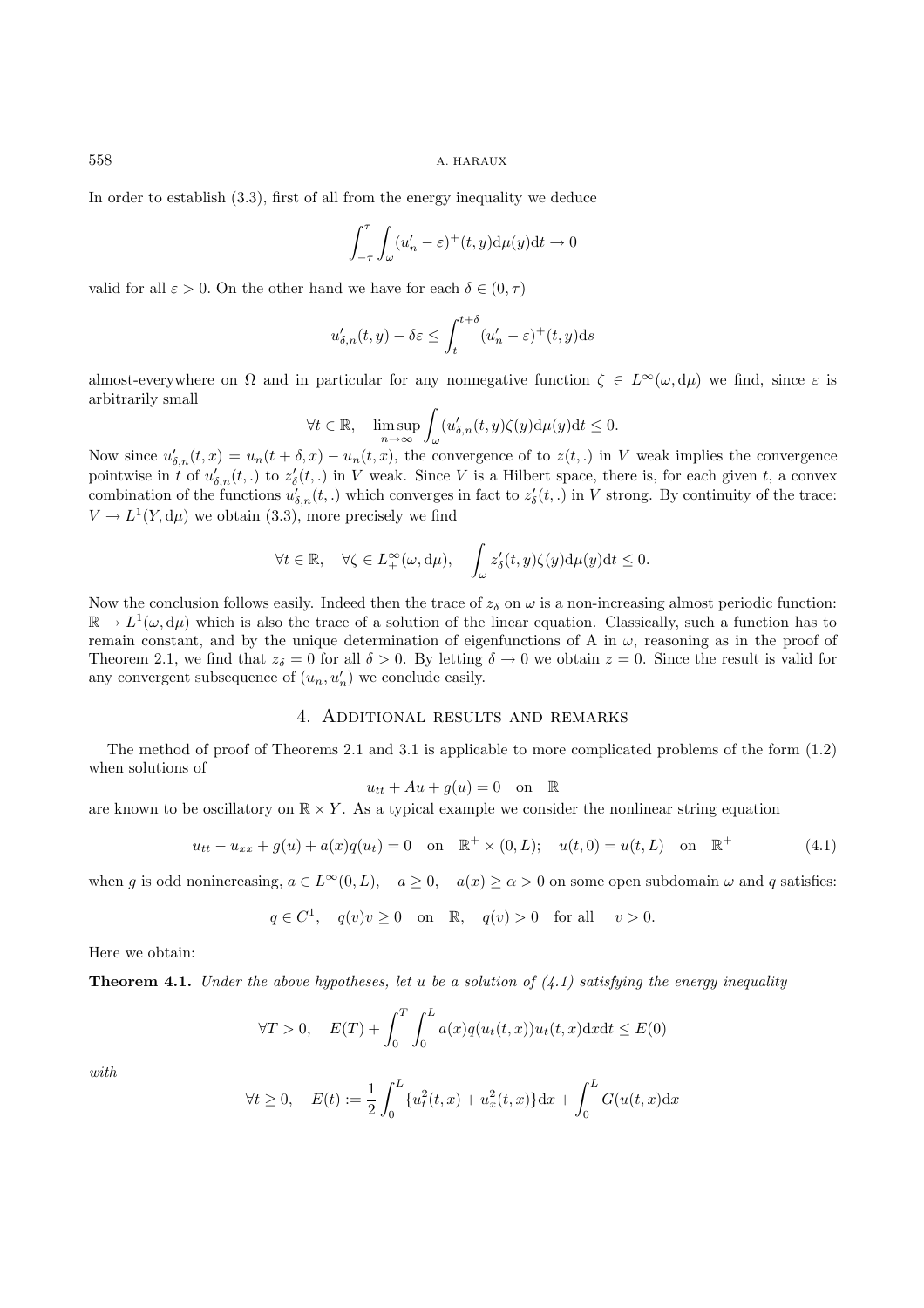*where*

$$
G(r):=\int_0^r g(s)\mathrm{d} s
$$

 $(u(t), u_t(t)) \rightharpoonup (0, 0)$  *in*  $V \times H$ 

*with*

*Then as*  $t \to \infty$ *:* 

$$
V = H_0^1(0, L) \quad and \quad H = L^2(0, L).
$$

*Proof of Theorem 4.1.* Let  $\Omega = (0, L)$ , let  $t_n$  be a sequence of positive real numbers tending to  $+\infty$  with n and  $u_n(t, x) = u(t+t_n, x)$  for all  $(t, x) \in [-t_n, +\infty) \times \Omega$ . Keeping the notation of Section 2, we obtain that a certain subsequence  $u_{n_k} =: z_k$  converges in  $C(J_\tau, H)$  for all  $\tau > 0$ , to a certain limiting function  $z \in C(\mathbb{R}, H)$ . From the energy inequality it also follows, by using continuity of  $q$  at 0, that

$$
\forall \tau > 0, \quad a(x)q(u'_n(t, x)) \to 0 \quad \text{in} \quad L^1(J_\tau \times \Omega) \quad \text{as} \quad n \to \infty.
$$

It follows easily that  $z$  is in fact a solution of

$$
z \in C(\mathbb{R}, V) \cap C^1(\mathbb{R}, H) \cap C^2(\mathbb{R}, V'),
$$
  

$$
z_{tt} - z_{xx} + g(z) = 0 \text{ on } \mathbb{R} \times (0, L)
$$

with in addition

$$
z' = z_t \le 0 \quad \text{a.e. on} \quad \mathbb{R} \times \omega.
$$

As a consequence of [2, 3], it follows that  $z = 0$ . The conclusion then follows easily from the fact that any sequence  $(u(t), u'(t))$  has a subsequence converging weakly to  $(0, 0)$ sequence  $(u(t_n), u'(t_n))$  has a subsequence converging weakly to  $(0, 0)$ .

**Remark 4.2.** Here even if q is monotone, compactness of trajectories in the energy space is not known.

**Remark 4.3.** When  $q(s) = cs$  for some  $c > 0$ , compactness of positive trajectories in the energy space is satisfied as a special case of the classical theorem of Webb [22]. Indeed then the equation

$$
u_{tt} - u_{xx} + ca(x)(u_t) = 0
$$
 on  $\mathbb{R}^+ \times (0, L);$   $u(t, 0) = u(t, L)$  on  $\mathbb{R}^+$ 

generates an exponentially damped linear semi-group in  $V \times H$  and the Nemytskii operator  $u \to g(u)$  is compact  $V \rightarrow H$ .

**Remark 4.4.** The method of proof of Theorems 2.1 and 2.2 applies also to the more qeneral case of the equation

$$
u_{tt} + Au + Q(t, u_t) = 0 \quad \text{on} \quad \mathbb{R}^+\tag{4.2}
$$

where  $Q(t, u_t)$  is realized in the form

$$
a(t,y)q(t,y,u_t)
$$

with

$$
\inf_{y \in \omega, t \ge 0} a(t, y) > 0
$$

when  $q$  satisfies the uniform conditions

$$
\forall \varepsilon >0, \quad \inf_{s \geq \varepsilon, y \in \omega, t \geq 0} q(t, y, s) >0
$$

and

$$
\lim_{\varepsilon\to 0}\sup_{|s|\leq \varepsilon, y\in \omega, t\geq 0}|q(t,y,s)|=0.
$$